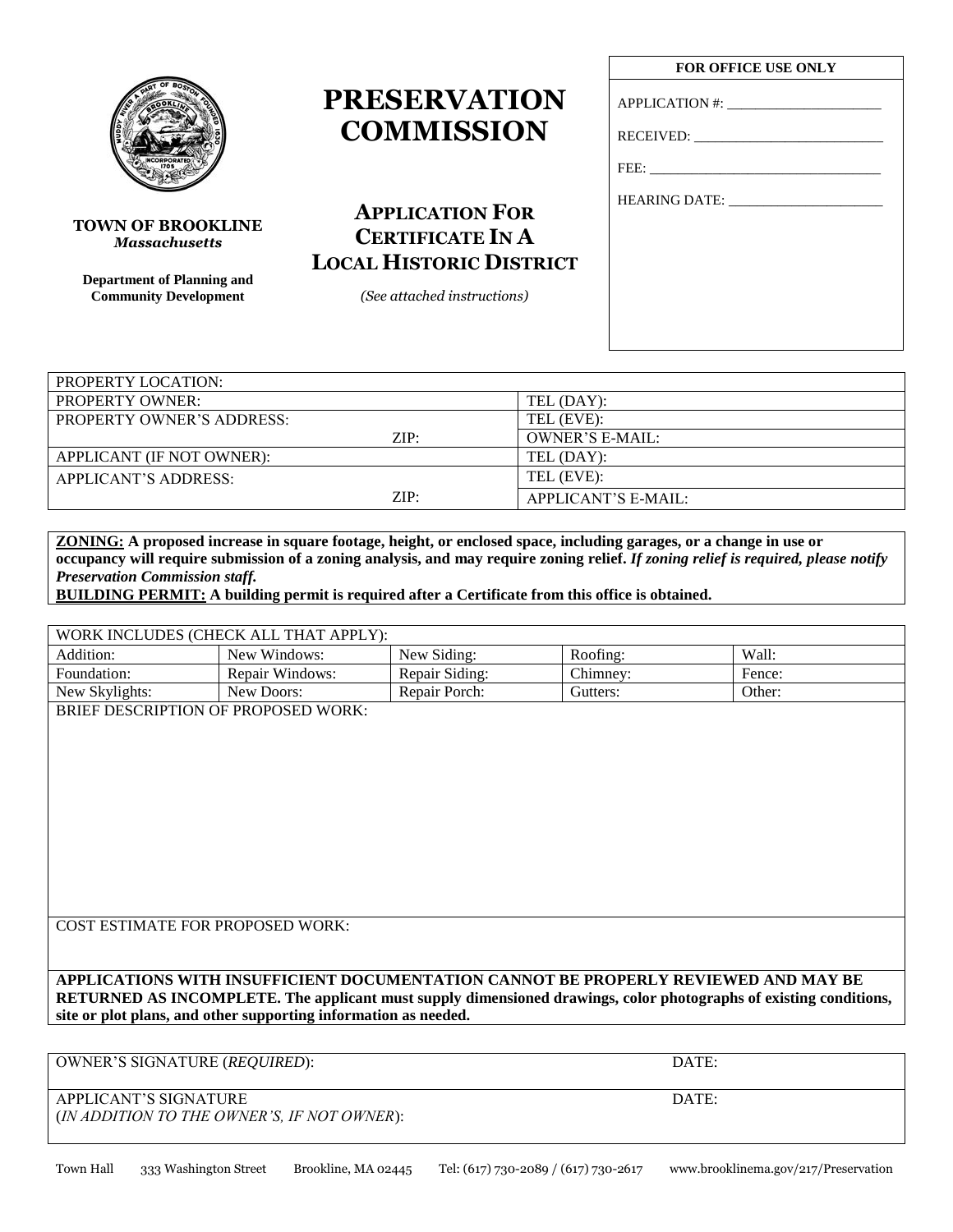# **BROOKLINE PRESERVATION COMMISSION LOCAL HISTORIC DISTRICT APPLICATION GENERAL INFORMATION**

The Brookline Preservation Commission administers local historic districts as set forth by the provisions of Massachusetts General Laws Chapter 40C, the Town of Brookline By-Laws, and the Commission's Rules and Regulations. The Preservation Commission approves changes to buildings and structures that are visible from a public street, way, or park, including exterior construction, alterations, repairs or demolition, as well as changes to grade and to other features, before the Building Commissioner can issue a building permit. Visibility is determined by Commission staff.

Please refer to the Preservation Commission's *Design Guidelines for Local Historic Districts* prior to hiring a contractor or beginning any design work. The guidelines are available online at: **www.brooklinema.gov/907/Local-Historic-Districts**

**Consultation with Preservation Commission staff before submitting an application is encouraged,** to develop Commission familiarity with your property and receive advice on appropriate approaches. A preliminary site visit or meeting may be requested by staff. Please contact staff at (617) 730-2089 or (617) 730-2617 if you have any questions or would like to make an appointment.

**Complete applications must be submitted in hard copy format, on time, and include fees as well as complete supporting materials. Applications submitted via e-mail will not be accepted.** Please be advised that Commission staff is not available to review applications for completeness immediately upon submittal, and incomplete applications may be returned. It is the applicant's responsibility to ensure the application is complete before submittal. **Please refer to the attached instructions for information on required application documentation**. Application deadlines for Commission meetings scheduled for 2019 are listed below.

**After receiving a completed application, Commission staff will review it and determine which of three procedures will be followed:** a public hearing, a "10-day" letter, or a Certificate of Non-Applicability. Most applications will require a public hearing, with 14 days advance notice to abutters, before a Certificate can be issued. The hearing is a forum for the full board of Commissioners to hear cases and ask clarifying questions, and for the general public to comment on your project. In some cases, where the proposed alteration is of minor significance or minimally visible, Commission staff may issue a Certificate, following ten days' written notice to abutters. At the discretion of Commission staff, applications which receive objection from abutters or the public will be reviewed at the next scheduled meeting.

### **There are three types of Certificates that the Commission may issue:**

- 1. **Certificate of Appropriateness:** Issued when the proposed alterations are not incompatible with the existing historic building and the historic and architectural characteristics of the district and its surroundings.
- 2. **Certificate of Non-Applicability:** Issued for a) work that is not under the jurisdiction of the Commission; b) work not visible from a public way; and c) ordinary repair or replacement of exterior architectural features that do not involve a change in design, material, or outward appearance.
- 3. **Certificate of Hardship:** Issued only when special conditions will create a substantial hardship, financial or otherwise, to the applicant if not approved, as long as the conditions are specific to the property and there would be no substantial detriment to the Historic District.

# **Application Fees:**

- **Certificate of Appropriateness:** There is a sliding fee scale of \$2.00 per \$1,000 of the estimated cost for the work, with a minimum fee of \$50.00.
- **Certificate of Non-Applicability:** \$20.00.
- **Retroactive Certificate:** The amount is three times the usual fee, with a minimum of \$150.00 for a Certificate of Appropriateness and \$60.00 for a Certificate of Non-Applicability.

| <b>Preservation Commission</b> | <b>Application Deadline</b>     |
|--------------------------------|---------------------------------|
| <b>Meeting Dates 2020</b>      | (must be received before 12 PM) |
| Tuesday, January 14            | Tuesday, December 24            |
| Tuesday, February 11           | Tuesday, January 21             |
| Tuesday, March 10              | Tuesday, February 18            |
| Tuesday, April 14              | Monday, March 24                |
| Tuesday, May 12                | Tuesday, April 21               |
| Tuesday, June 9                | Tuesday, May 19                 |
| Tuesday, July 14               | Tuesday, June 23                |
| Tuesday, August 11             | Tuesday, July 21                |
| Tuesday, September 8           | Tuesday, August 18              |
| Tuesday, October 13            | Tuesday, September 22           |
| Tuesday, November 10           | Tuesday, October 20             |
| Tuesday, December 8            | Tuesday, November 17            |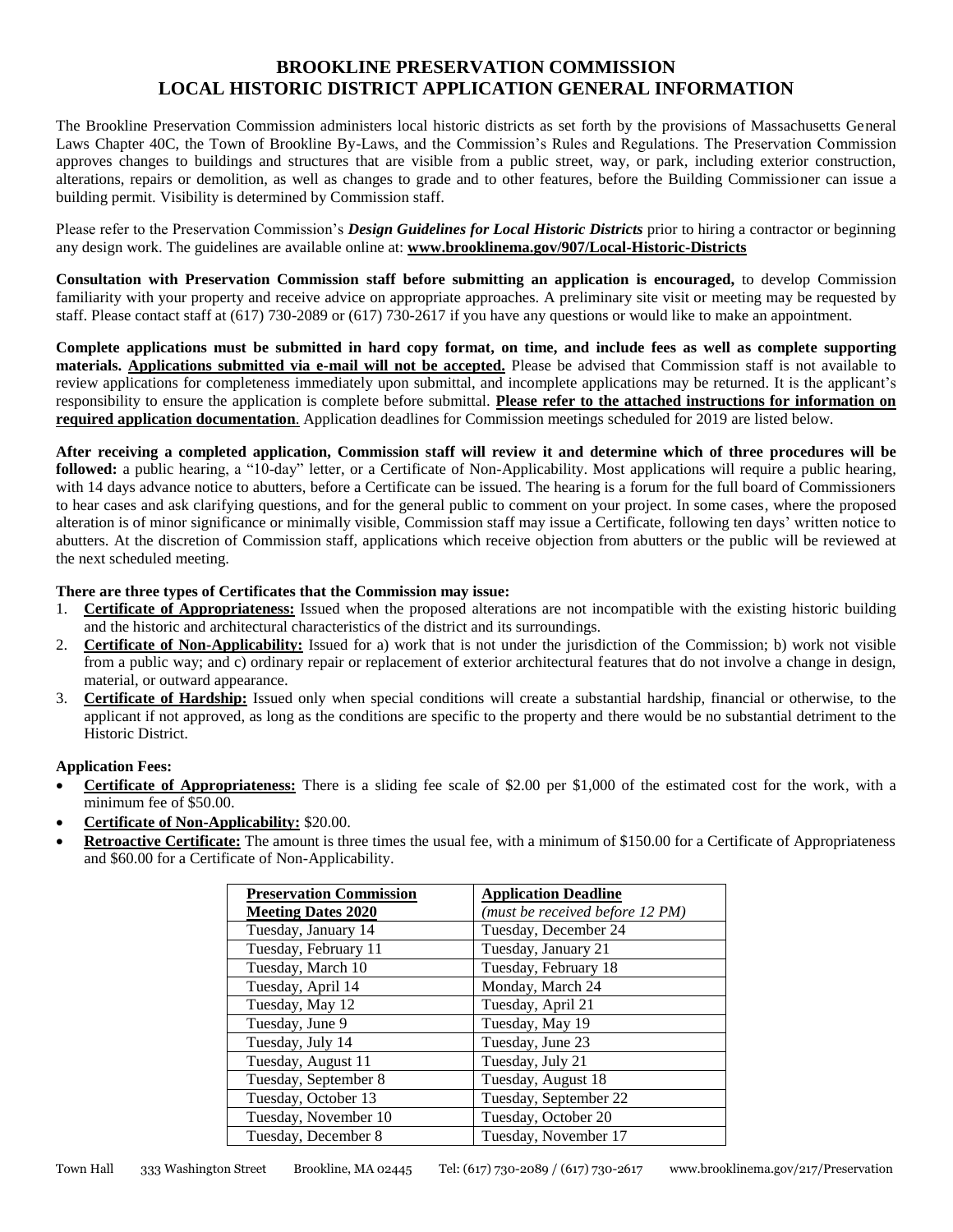# **BROOKLINE PRESERVATION COMMISSION INSTRUCTIONS FOR COMPLETING AN APPLICATION FOR CERTIFICATE OF APPROPRIATENESS OR CERTIFICATE OF NON-APPLICABILITY**

*Please fill out the application form as completely as possible.* Complete applications must be submitted on time and include fees as well as complete supporting materials. Please be advised that incomplete applications may be returned. It is the applicant's responsibility to ensure the application is complete before submittal. Please type or clearly print all information.

**ADDRESS**: Provide the legal property address (street number and street name).

**PROPERTY OWNER:** Provide the name of the legal property owner, daytime telephone number (include area code), and complete mailing address. Please also provide an email address, if available. **"Property owner" is the owner of the entire building or site**, not the owner of a business or unit inside the building.

**APPLICANT:** Provide name of contact person, organization (if applicable), daytime telephone number (including area code), and complete mailing address. Please also provide an email address, if available. Anyone can act as an applicant: a property owner or its representative (such as a property manager or attorney), a tenant, an architect, a contractor, etc.

The names, telephone numbers, postal and email addresses requested in the application form will be used for all subsequent communications relating to the application, including notices of public hearings and commission decisions. Commission staff cannot be responsible for illegible, incomplete or inaccurate contact information provided by applicants.

**DESCRIPTION OF PROPOSED WORK:** Provide a concise, complete summary describing the entire scope of work: (e.g.: "Inkind replacement of existing wood gutters; profile and details to match existing.) **An itemized list of work items is strongly recommended.** This description provides the basis for the official notice and subsequent decision, and it must clearly represent the entirety of the project. Additional pages may be attached, if necessary, to provide more detailed information. You must provide a summary description of the scope of work on the form provided. **Forms with only "see attached" will not be accepted.**

**DOCUMENTATION REQUIREMENTS - GENERAL:** All applications must be accompanied by information which clearly illustrates the scope of the work and its impact on the building, including **color photographs of existing conditions, dimensioned drawings, specifications, samples, etc., as indicated below.** You are not required to hire an architect, but professional design advice is strongly recommended, especially for projects involving construction or design changes. The quality of documentation is as follows:

 **PHOTOGRAPHS: Applications without photographs will not be accepted. Current color photographs are required for all applications,** including ordinary maintenance and repair projects, as a record of existing conditions. At a minimum, a photo of the building facade in its entirety must be submitted; photos are required of all areas to be affected by construction, including rear or side elevations, roofs, and individual details. If the subject property is a site or landscape, context and close-up photos will be required. Color photocopies of slides and printouts of digital photos may be acceptable, provided the image is clearly reproduced and are 3x5–inches or larger. **Internet street view images are not acceptable.**

# **DRAWINGS:**

-

- Drawings no larger than  $11"x17"$  are preferred.
- Drawings must be to scale.
- Show all relevant dimensions and note all materials.

# **DOCUMENTATION REQUIREMENTS – SPECIFIC:**

# **REPAIRS AND MAINTENANCE:**

- Photographs of existing conditions.
- Written scope of work.
- Specifications denoting methods and materials. For cleaning, the proposed methods and materials are also required.
- Test patches on site may be required for all maintenance items.

# **REPLACEMENT IN KIND:**

- Photographs of existing conditions.
- Drawings to represent existing conditions and proposed replacements, in sufficient detail to as to insure accurate duplication. For replacement windows, drawings should include elevations with overall dimensions, showing frame, sash, and muntin configuration; and head, jamb, sill, rail, stile, and muntin details.
- Specifications for both existing and replacement elements, comparing existing to proposed conditions to ensure consistency.
- Material samples may be required.